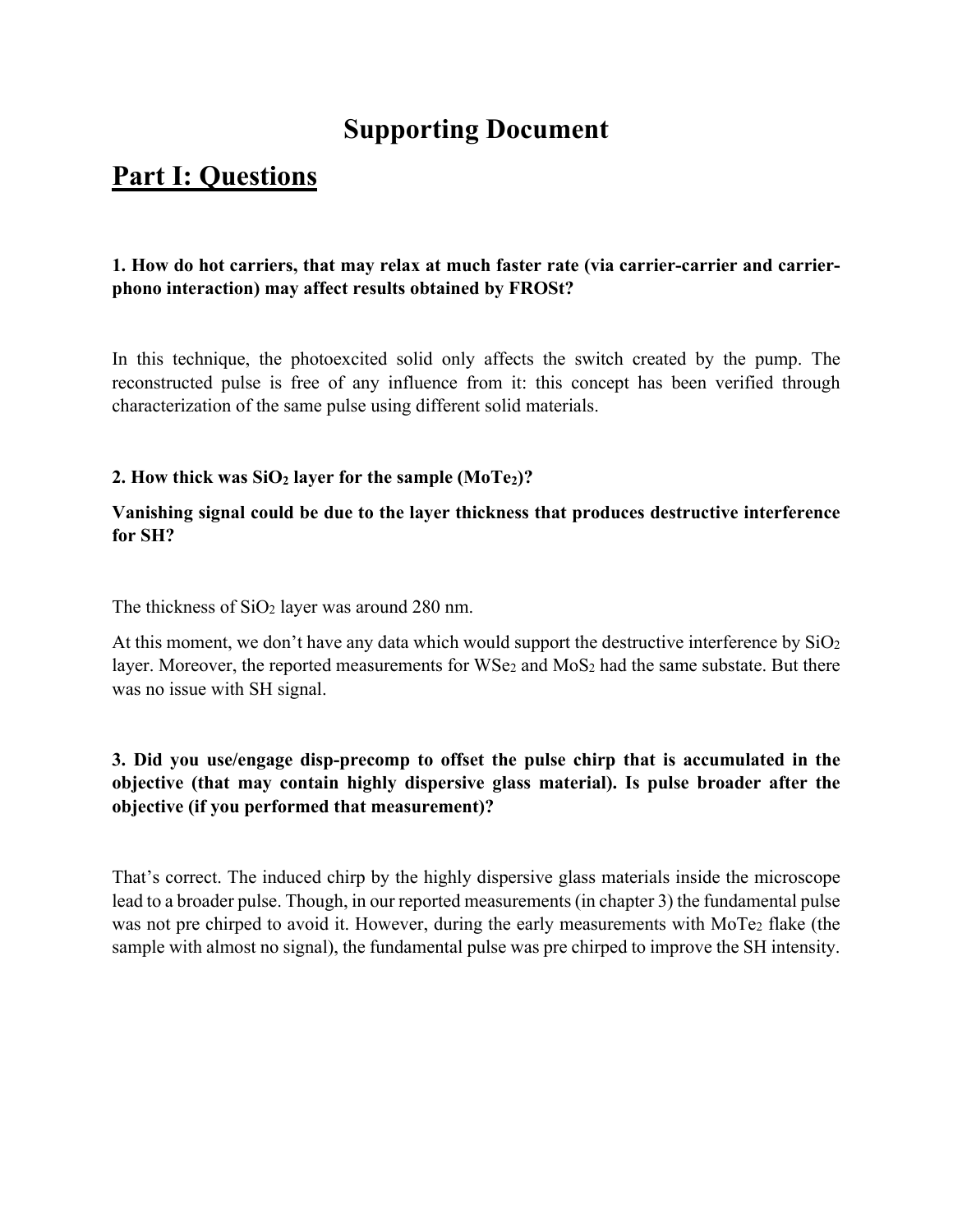**4. Is it in log-scale?** 

#### **Why the slope is still not 2?**

No, the data is represented in arbitrary unit.

The SH signal is proportional to the square of the intensity and  $|\chi^{(2)}|^2$ . Therefore, as a function of the average power, we are expecting that the square root of the signal is a linear function. This is exactly what we have observed. The difference is the slope comes from structure that generates the SH and this is proportional to  $|\chi^{(2)}|$  thus explaining that the slope is changing for different material structures.

# **5. What is the general explanation of the asymmetric broadening towards longer wavelengths?**

#### Short answer:

Generally, in molecular gases, when the temporal duration of the pulse gets larger, it induces a larger degree of molecular alignment (enhanced nonlinearity). Moreover, the molecular alignment is delayed with respect to the pulse temporal duration as well. Association of these two effects leads to purely red shifted spectrum.

#### Long answer:

The nonlinear response function  $R(\tau)$  of the gas includes both the electronic and nuclear contributions. The total refractive index change induced by optical pulses with intensity profile of  $I(t)$  can be written as:

$$
\Delta n(t) = \int R(\tau)I(t-\tau)d\tau
$$

As the rotational Raman response  $h_R(\tau)$  is modeled as a damped harmonic oscillator, the rotational contribution to the nonlinear index is:

$$
\Delta n_{rot} = n_2 * f_R \int h_R(\tau) I(t - \tau) d\tau
$$

At the same time, the change in the refractive index due to laser induced alignment is calculated by:

$$
\Delta n_{rot} = \frac{N\Delta\alpha}{n_0\epsilon_0} \left( (\cos^2\theta)(t) - \frac{1}{3} \right)
$$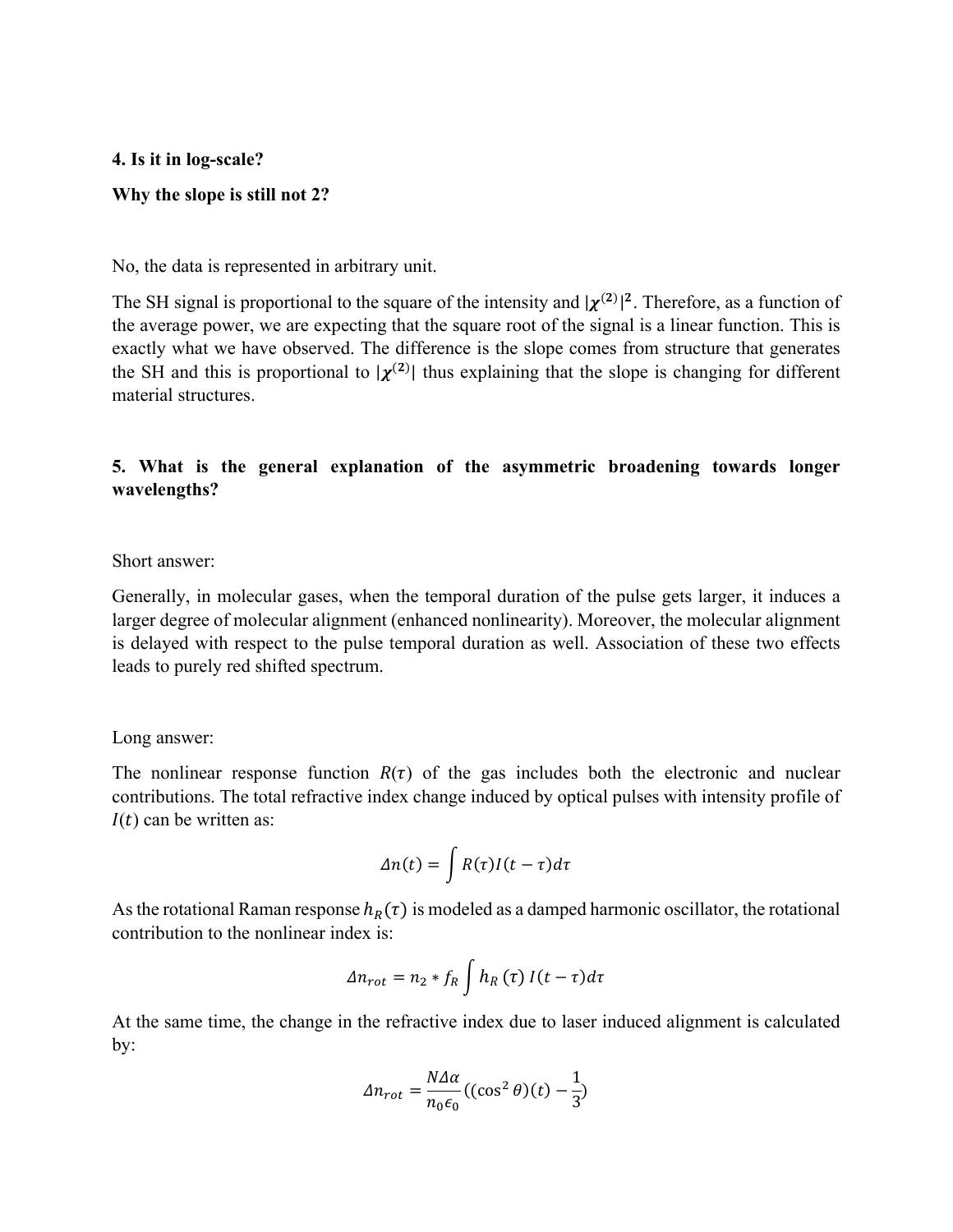Where N is the initial molecular density,  $\Delta \alpha$  the polarizability difference, and  $n_0$  is the linear refractive index at the fundamental frequency.

In a Raman active medium (like  $N_2$  and  $N_2O$ ) the molecules are not responding instantaneously to the laser intensity, and this response can be described mathematically by the delayed response function  $h_R(\tau)$ . Thus,  $\Delta n(t)$  can be obtained as a convolution of the  $h_R(\tau)$  and  $I(t)$ . As  $h_R(\tau)$  is delayed, the convolution presents a sharp rise at the leading edge and a slow fall at the trailing edge. Consequently, the pulse overlaps temporally mainly with the leading edge of  $\Delta n(t)$  which generates new frequencies at longer wavelengths, resulting in asymmetric spectra.

### **6. This is not obvious at all. Is there a way to see this?**

# **("The overlap of the pulse envelope with the tail and lead edge of Δ() will determine the asymmetry degree")**

Basically, for a given  $R(\tau)$  the convolution  $\Delta n(t) = \int R(\tau)I(t - \tau) d\tau$  results in the most steepest slope for the change of refractive index  $\left(\frac{\Delta n(t)}{dt}\right)$  when the pulse duration is similar (red line) to  $R(\tau)$ (gray line). In other words, when the pulse duration is comparable to the characteristic time of the molecular rotation, the molecules reach maximum alignment within the fastest time scale, resulting in maximum spectral broadening.



# **7. Which molecular rot-vibrational bands do you think are responsible for the significant broadening observed beyond 3-4GW level**

The significant broadening is induced by the rotational response and Raman Gain.

# **8. In figure 2.8(n) phi(t) should be a linear function here and omega(t) should not be the same as in (a)**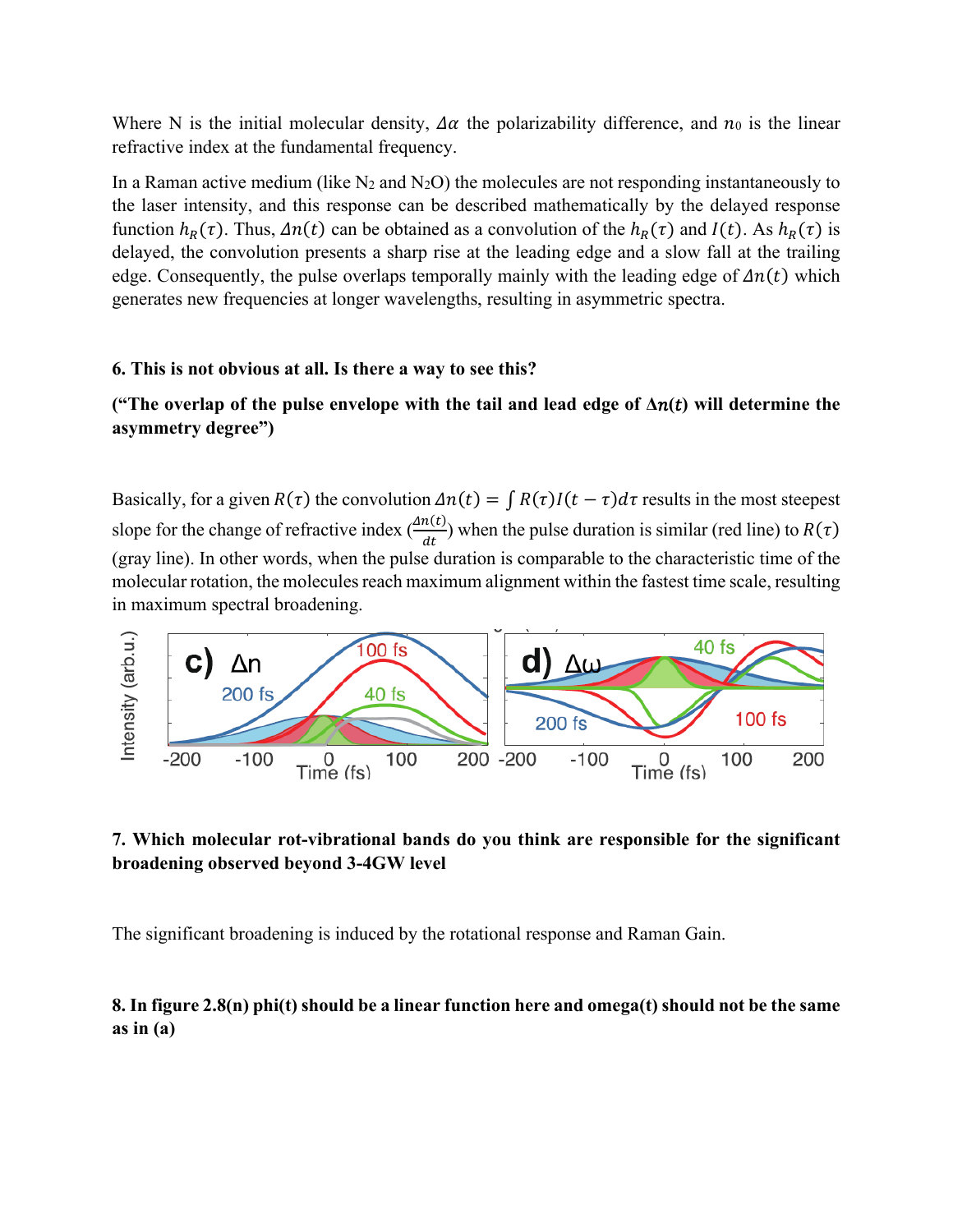

The first order phase (shifted in time for 20 fs) is only represented in terms of temporal phase and we can only observe the difference between figure 2.8(a) and (b) if we represent the spectral phase as well.



Temporal **(left)** and spectral **(right)** representation of (a): Flat phase, (b): First order phase - shifted in time, (c): Second order phase - broadened through 200 fs2 chirp.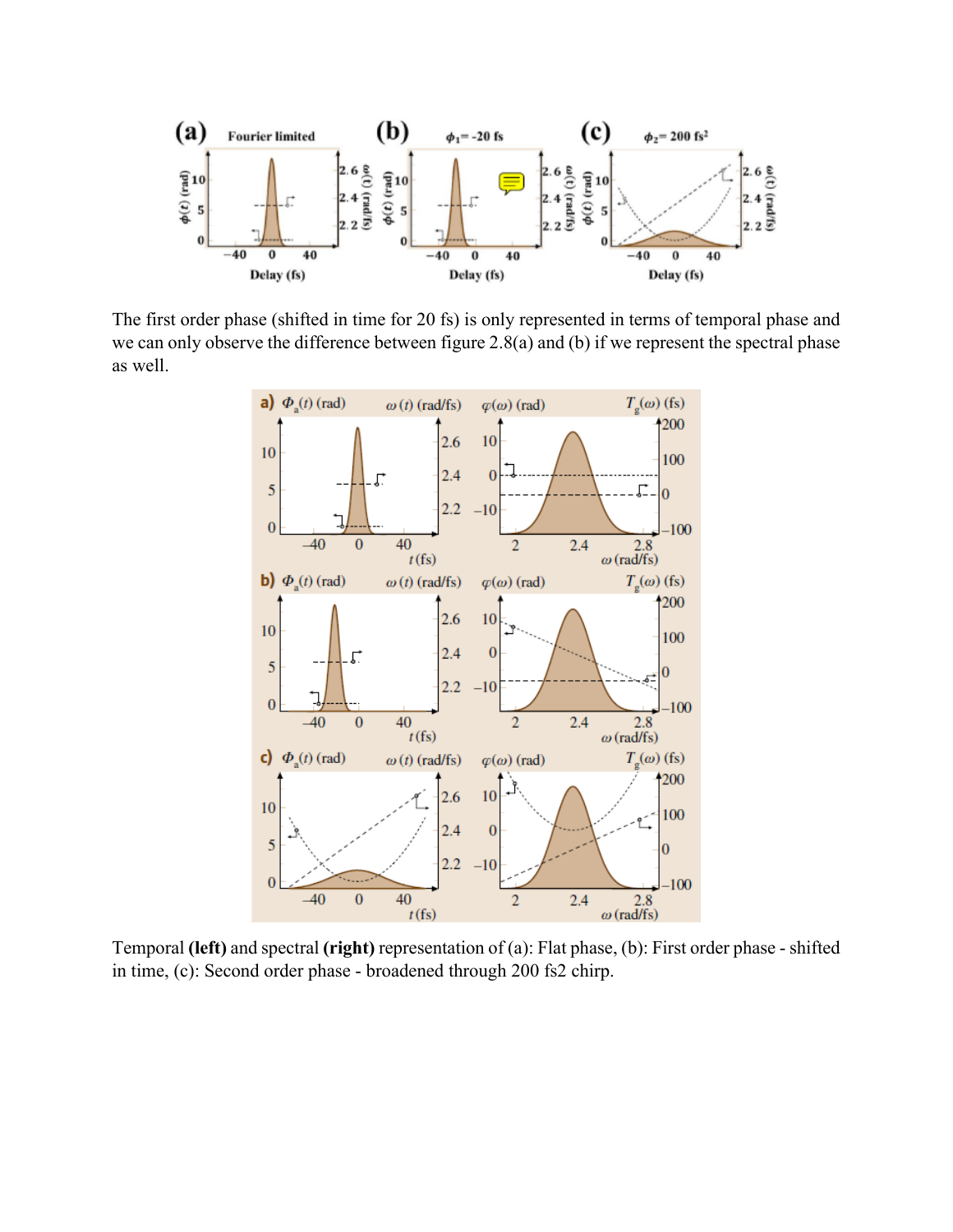# **Part II: Equations**

Updated/simplified in the thesis:

|        | Eq 6 $k_{\omega} = n_{\omega} \frac{\omega}{c} = n_{\omega} \frac{2\pi}{\lambda}$                                                                                                                                                                                                                                                                                                                                            |
|--------|------------------------------------------------------------------------------------------------------------------------------------------------------------------------------------------------------------------------------------------------------------------------------------------------------------------------------------------------------------------------------------------------------------------------------|
| Eq $8$ | $E(t) = \sqrt{2I(t)/\varepsilon_0 c} e^{i(\omega_0 t - \phi(t))}$                                                                                                                                                                                                                                                                                                                                                            |
|        | Eq 25 $\phi(t) = (n_0 + n_2 I(t))k_0L$                                                                                                                                                                                                                                                                                                                                                                                       |
|        | Eq 26 $\phi_{NL}(t) = n_2 I(t) k_0 L = -\frac{2\pi}{\lambda_0} n_2 I(t) L$                                                                                                                                                                                                                                                                                                                                                   |
|        | Eq 27 $\omega(t) = \omega_0 + \frac{\partial \phi_{NL}(t)}{\partial t} = \omega_0 - \frac{2\pi}{\lambda_0} n_2 L \frac{dI(t)}{dt}$                                                                                                                                                                                                                                                                                           |
|        | $\Big $ Eq 28 $\Bigg  \frac{\partial A}{\partial z} + \frac{1}{2} \Bigg( \alpha(\omega_0) + \sum_{l=1}^{\infty} i^l \frac{\alpha_l}{l!} \frac{\partial^l}{\partial t^l} \Bigg) A - i \sum_{n=1}^{\infty} i^n \frac{\beta_n}{n!} \frac{\partial^n A}{\partial t^n}$<br>$= i \left( \gamma(\omega_0) + \frac{i}{\omega_0} \frac{\partial}{\partial t} \right) \left( A(z, t) \int_0^\infty R(t')  A(z, t - t') ^2 dt' \right)$ |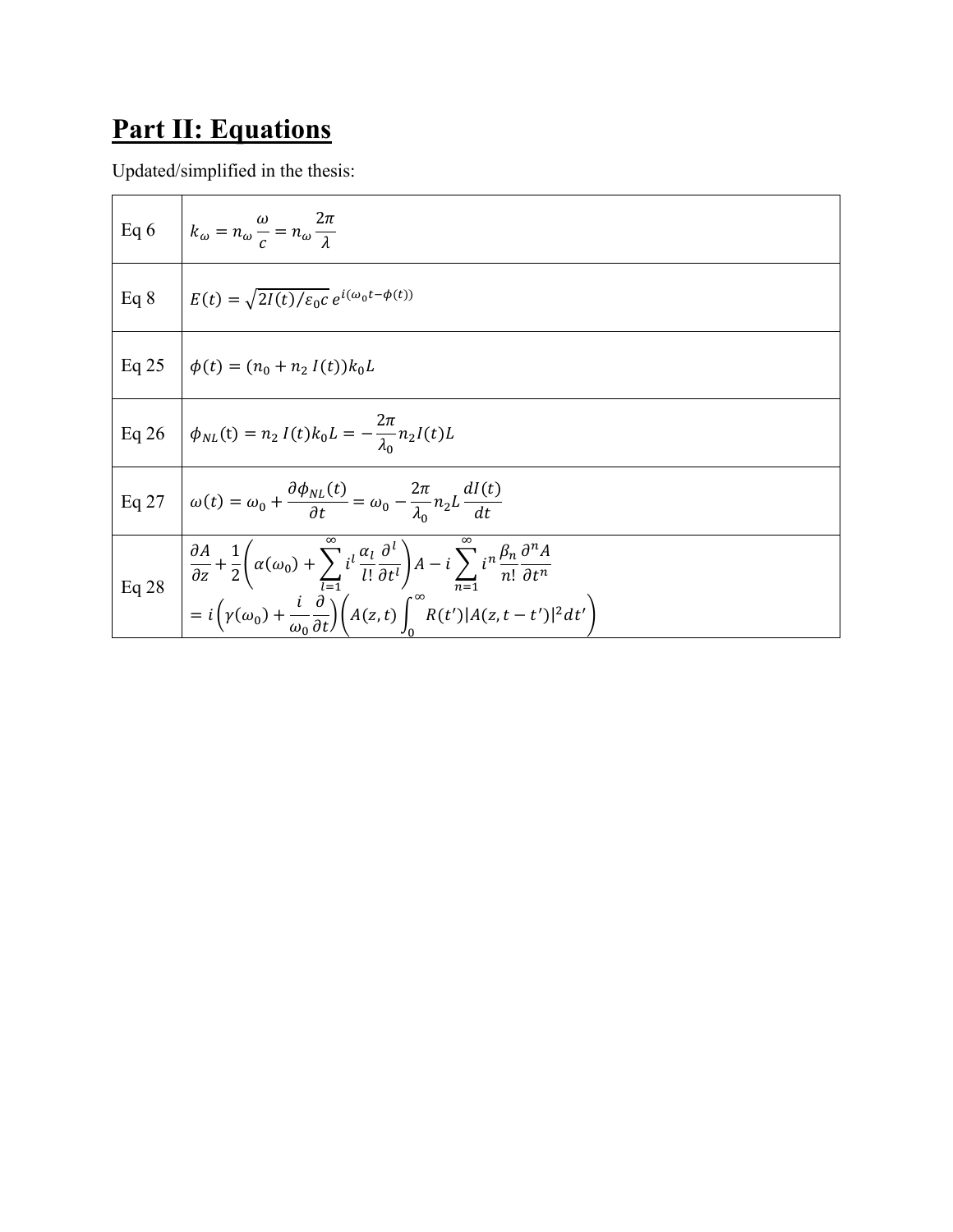# **Part III: Figures**

Updated/simplified/removed in the thesis: